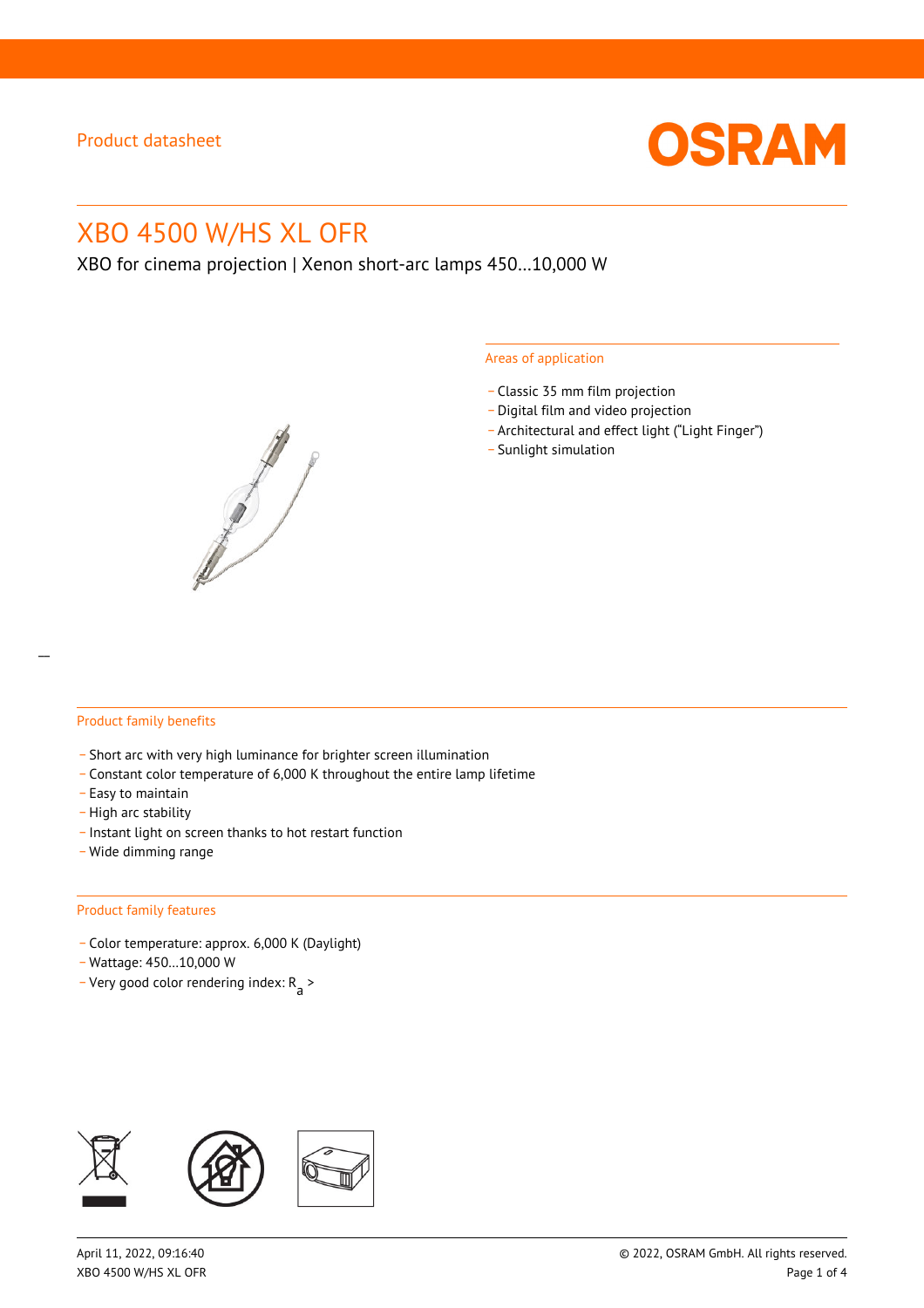# Product datasheet

### Technical data

### **Electrical data**

| <b>Nominal current</b> | 135 A     |
|------------------------|-----------|
| Current control range  | 80150 A   |
| Nominal wattage        | 4500.00 W |
| Nominal voltage        | 32.0 V    |

## **Dimensions & weight**



| <b>Diameter</b>                             | 70.0 mm           |
|---------------------------------------------|-------------------|
| Length                                      | 413.0 mm          |
| Length with base excl. base pins/connection | 370.00 mm         |
| Light center length (LCL)                   | $171.0$ mm $^{1}$ |
| Cable/wire length, input side               | 400 mm            |
| Electrode gap cold                          | $7.5 \text{ mm}$  |
| <b>Product weight</b>                       | 1023.00 g         |
| Cable length                                | 400.0             |

1) Distance from end of base to tip of electrode (cold)

### **Temperatures & operating conditions**

|--|

### **Lifespan**

| Lifespan<br>1400 h |  |
|--------------------|--|

### **Additional product data**

| Base anode (standard designation)   | SFaX30-9.5 |
|-------------------------------------|------------|
| Base cathode (standard designation) | SFa30-7.9  |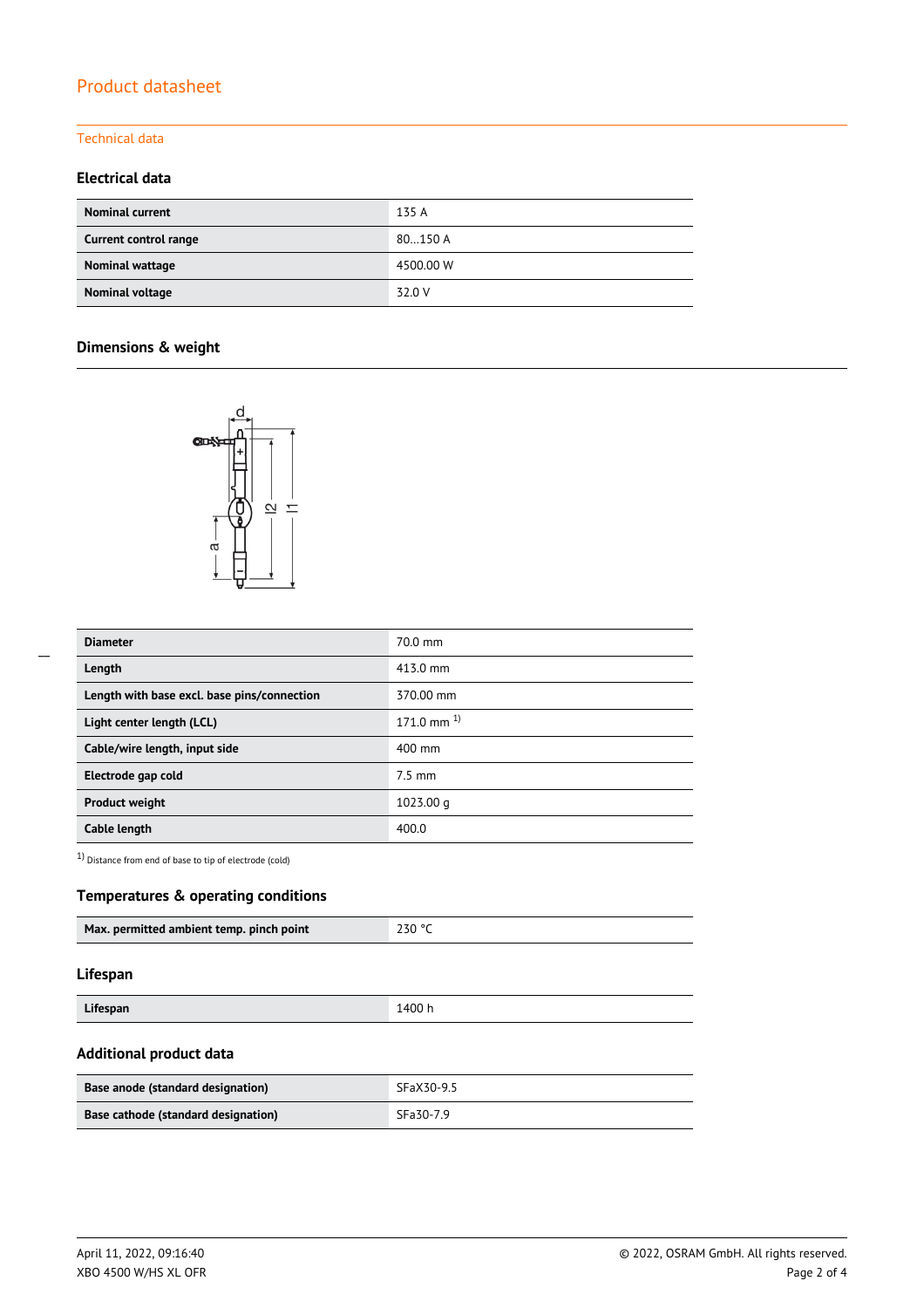# Product datasheet

# **Capabilities**

| Cooling                 | Forced $1$              |
|-------------------------|-------------------------|
| <b>Burning position</b> | $s15/p15$ <sup>2)</sup> |

1) Vertical and horizontal

2) For vertical burning position: anode (+) on top

#### **Environmental information**

| Information according Art. 33 of EU Regulation (EC) 1907/2006 (REACh) |                                                                                                      |  |
|-----------------------------------------------------------------------|------------------------------------------------------------------------------------------------------|--|
| Date of Declaration                                                   | 04-02-2022                                                                                           |  |
| <b>Primary Article Identifier</b>                                     | 4008321412881                                                                                        |  |
| Candidate List Substance 1                                            | Lead                                                                                                 |  |
| CAS No. of substance 1                                                | 7439-92-1                                                                                            |  |
| <b>Safe Use Instruction</b>                                           | The identification of the Candidate List substance is<br>sufficient to allow safe use of the article |  |
| Declaration No. in SCIP database                                      | 2A7BFA41-544E-40AA-A314-C9FC5872B500                                                                 |  |